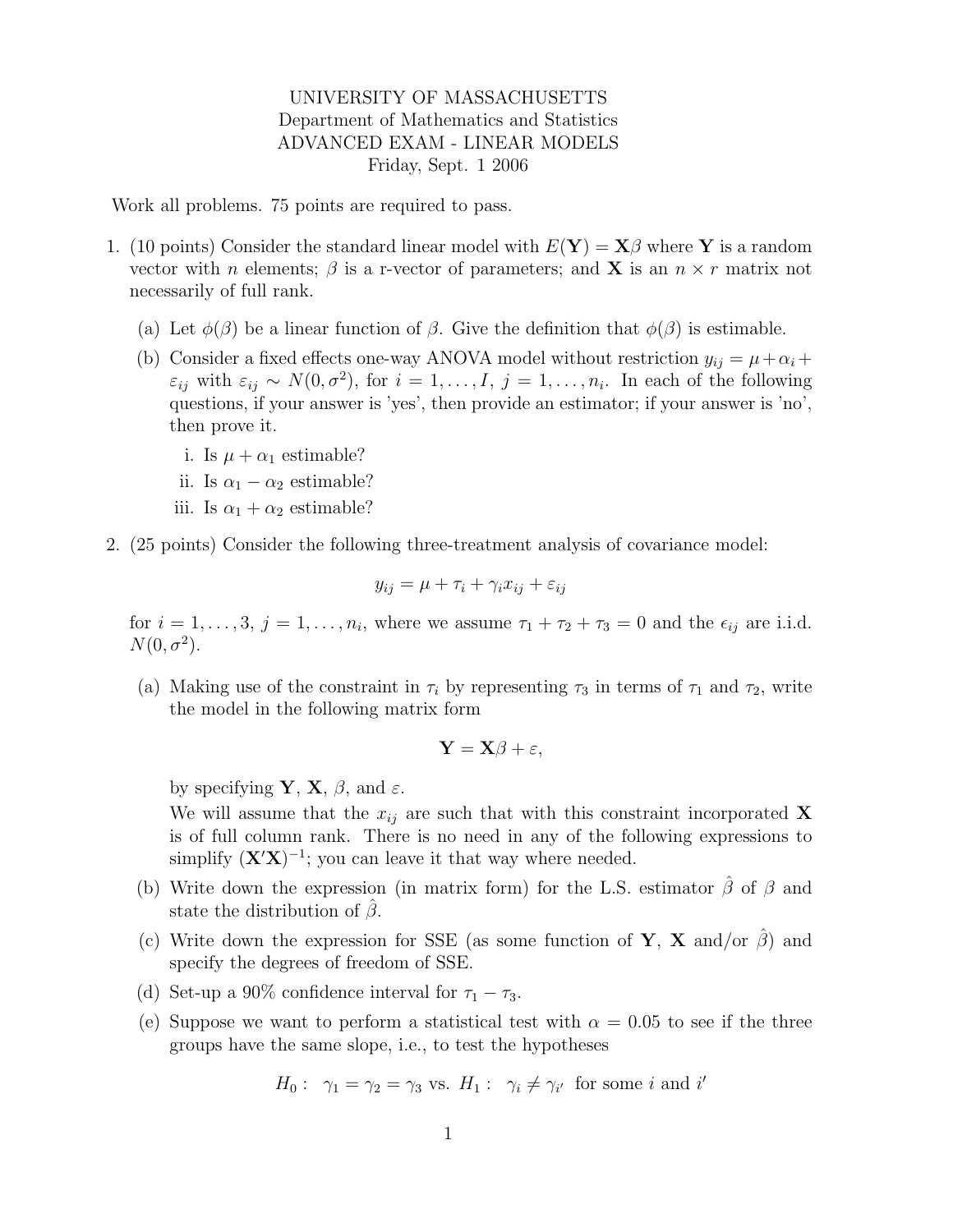i. Specify Y, Z and  $\delta$  to write the reduced model (under  $H_0$ ) in matrix form

$$
\mathbf{Y} = \mathbf{Z}\delta + \varepsilon,
$$

- ii. Write down and expression for the error sum of squares, say  $SSE<sub>1</sub>$  for the reduced model, and specify the degrees of freedom of  $SSE<sub>1</sub>$ .
- iii. Give the likelihood ratio test in terms of  $SSE$  and  $SSE<sub>1</sub>$  (and other constants as needed), and provide the rejection rule for the test.
- 3. (a) Let  $Z_1, \ldots, Z_m$  be independent normally distributed random variables with  $E(Z_i)$  $\mu_i$  and  $V(Z_i) = 1$ . Define the non-central chi-square distribution in terms of the distribution of a random variable  $C$ , which is some function of the  $Z_i$ 's. (You don't need to derive a density function, just state that the non-central chi-square distribution is defined as the distribution of  $C = ...$ ). What is the degrees of freedom? What is the non-centrality parameter?
	- (b) Let  $\mathbf{Y} \sim N(\mu, \mathbf{I})$  where Y is an  $n \times 1$  random vector. Prove that if A is an  $n \times n$  symmetric idempotent matrix of rank d then the quadratic form has a noncentral chi-square distribution. Give the degrees of freedom and the non-centrality parameter (which should be given as a function of **A** and  $\sigma^2$ ).
	- (c) Consider the general linear model of full rank  $\mathbf{Y} = \mathbf{X}\beta + \varepsilon$  assuming  $E(\varepsilon) = \mathbf{0}$  and  $Cov(\varepsilon) = \sigma^2 \mathbf{I}$  and **X** is  $n \times p$  of rank p. Consider  $S^2 = (\mathbf{Y} - \mathbf{X}\hat{\beta})'(\mathbf{Y} - \mathbf{X}\hat{\beta})/(n-p)$ . Assuming Y is normally distributed, prove that  $(n-p)S^2/\sigma^2$  is distributed chisquare. What is the degrees of freedom? What is the non-centrality parameter.
	- (d) Using the setting of the previous problem derive  $E(S^2)$  without assuming normality. (You can state and use without proof the result for the expected value of a quadratic form if you know it).
- 4. (15 points) Consider the standard two way analysis of variance model  $Y_{ijk} = \mu_{ij} + \varepsilon_{ijk}$ ,  $(i= 1 \text{ to } I, j= 1 \text{ to } J \text{ and } k=1 \text{ to } n_{ij})$  where  $\mu_{ij}$  is the fixed mean associated with level i of factor A and level j of factor T and the  $\varepsilon_{ijk}$  are assumed iid  $N(0, \sigma^2)$ .
	- (a) Let  $\theta = \mathbf{c}'\mu = \sum_i \sum_j c_{ij}\mu_{ij}$  Give a 95% confidence interval for  $\theta$ .
	- (b) Give simultaneous confidence intervals for all linear combinations of the form  $\sum_i c_i \mu_i$ , where  $\mu_i = \sum_j \mu_{ij}/J$  using Scheffe's technique.
	- (c) Consider testing the hypothesis  $H_{0A}$ :  $\mu_1 = \ldots = \mu_I$  with the  $\mu_i$  defined as in the preceding part. First express this hypothesis as  $A\mu = 0$  and then provide the F-test for it. The test statistic can be left in matrix form but state explicitly what  $\hat{\mu}$  is. State the distribution of the F statistic under the null and under the alternative. Be sure to state the degrees of freedom involved.
- 5. (25 points) Consider the two way model in problem 4, but now assume the data is balanced,  $n_{ij} = M$  for each (i,j). The effects version of the model decomposes  $\mu_{ij}$  and writes the model as

$$
Y_{ijk} = \mu + A_i + T_j + G_{ij} + \epsilon_{ijk},
$$